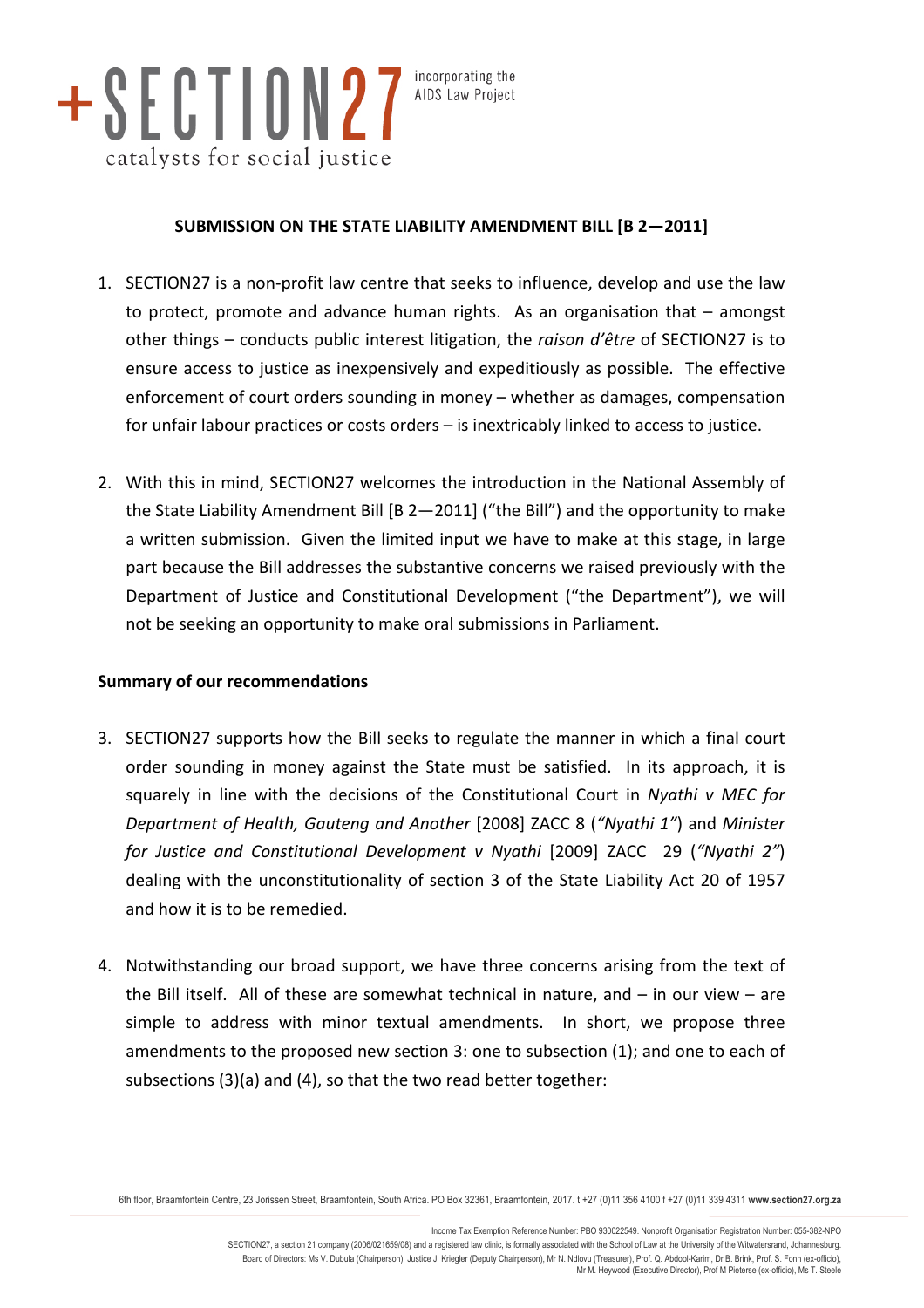- a. To ensure that the entire process relating to a sale in execution is permitted by section 3 (in the event that a final court order against a department for the payment of money has not been satisfied), we recommend that subsection (1) expressly be made subject to subsections (6) and (7) – and not just subject to subsections (4) and (5).
- b. Instead of the phrase "unless an appeal has been lodged against the judgment or that order", which is unnecessary given the proposed definition of "final court order", subsection  $(3)(a)$  should end with the phrase "or in accordance with the timeframes as agreed to with the judgment creditor for the satisfaction of the judgment debt, as the case may be." This would help to ensure that the reference in subsection (4) covers both the stipulated and agreed-upon timelines.
- c. Subsection (4) should be amended as follows: "If a final court order against a department for the payment of money is not satisfied **[and acceptable** arrangements have not been made with the judgment creditor for the satisfaction of the judgment debt within the time specified] in accordance with the provisions of subsection  $(3)(a)$ , the judgment creditor ...."
- 5. In addition, we would like to draw attention to a couple of extracts from the Constitutional Court's decision in *Nyathi 2* that assist in interpreting what is meant by "the interests of justice" in proposed new section 3(7). That subsection provides a mechanism for any party with a "direct and material interest" to stop the sale in execution of essential state assets. We provide more detail in this regard below.

#### **Structure of this submission**

6. We begin this submission by setting out a brief history of our engagement on the issue that the Bill seeks to address. We do so primarily to explain the basis upon which we take the view that the Bill addresses our previous concerns. Thereafter we focus on four subsections of the proposed new section 3 and flesh out the concerns to which reference has already been made: subsections  $(1)$ ;  $(3)(a)$  and  $(4)$ ; and  $(7)$ .

### **History of our engagement on the issue**

7. The *Nyathi 2* matter came to our attention – when we were still the AIDS Law Project  $(ALP)$  – as a result of our attempt to enforce the court order that the ALP obtained in October 2008 for Dr Malcolm Naude, a doctor persecuted for his ethics by a former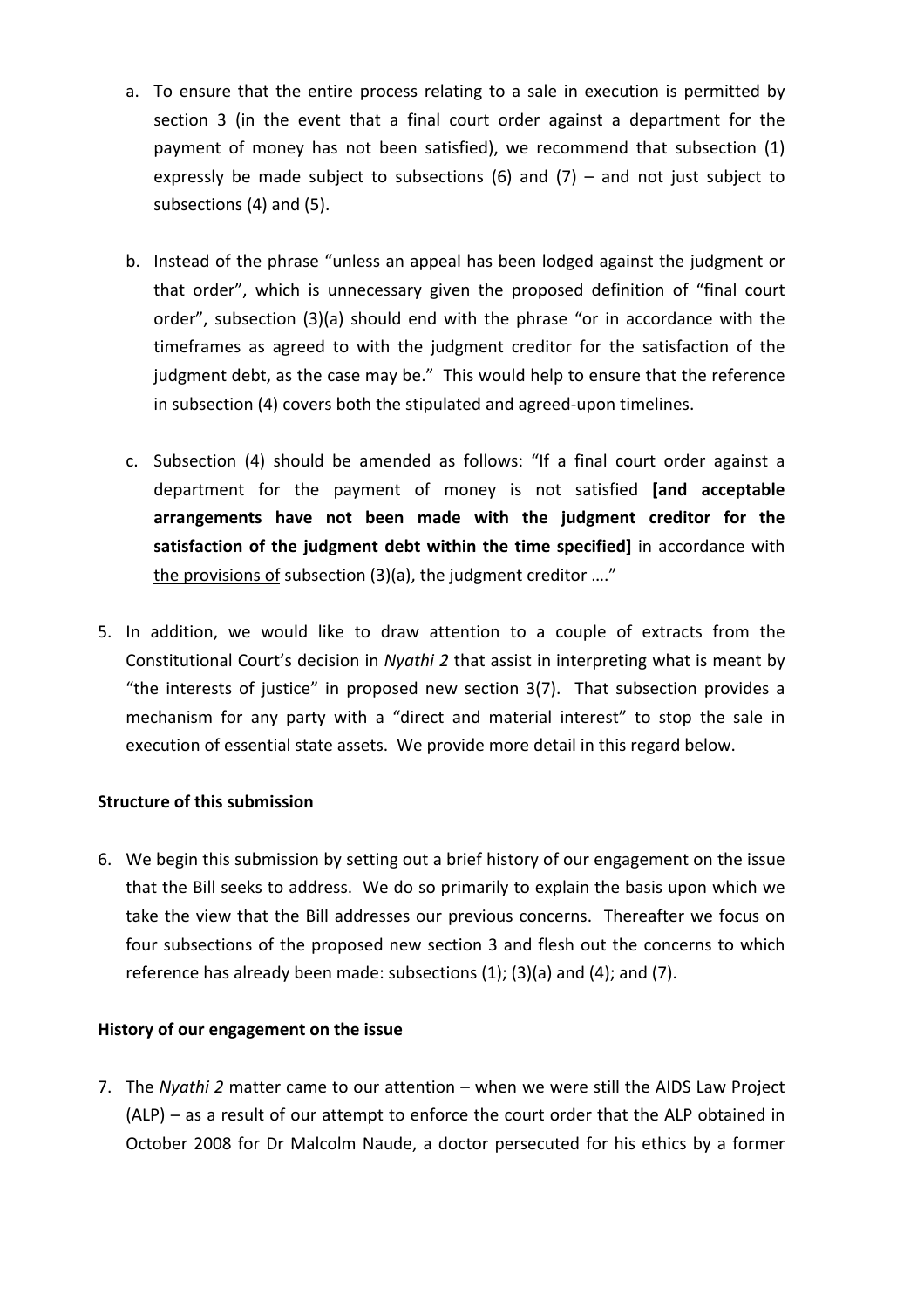MEC for Health in Mpumalanga. $^1$  Naude was awarded damages of R100 000 and costs. But by mid-2009, the Mpumalanga Health Department had still failed to satisfy the debt.<sup>2</sup> In the course of pressing our claim, the ALP was monitoring legislative developments meant to facilitate the payment of judgment debts by the state.

- 8. It is common cause that a day before the Constitutional Court's deadline for legislative reform was due to expire on 2 June 2009, $3$  the Minister of Justice and Constitutional Development ("the Minister") applied to the Constitutional Court for an extension. In the application, as evidence of the fact that some progress had been made in developing the remedial legislation, the Minister submitted the draft Constitution Eighteenth Amendment Bill (CAB) and the draft State Liability Bill (SLB).
- 9. The ALP noticed, however, that instead of remedying the defect in the State Liability Act, the SLB expressly retained the objectionable language that "*[n]o execution*, *attachment'or'like'process'may'be'issued'against'the'defendant'or'respondent'in'any'* action or legal proceedings against the state or against any property of the state." Indeed the Bill went even further by extending the prohibition against execution or attachment to local government, despite the fact that this is not addressed by section 3 of the State Liability Act.
- 10. For its part, the CAB proposed to insulate the SLA from constitutional scrutiny by introducing a new "override" clause into the Constitution – at section  $173A$  – starting with the words "[d]espite any other provision of the Constitution". The SLB (or whatever legislation were eventually to emerge) would not be subject to the Bill of Rights or the founding values of the Constitution. In addition to insulating the SLB from constitutional review, the constitutional amendment would have had the effect of insulating clause 173A itself from interpretation by reference to other provisions of the Constitution.
- 11. Whether intentional or not, the CAB and  $SLB -$  if enacted would have had the effect of overruling the *Nyathi 1* order.
- 12. In July 2009, the ALP made a joint written submission with the Legal Resources Centre (LRC) on the draft bills.<sup>4</sup> In short, we "request[ed] that the [CAB and the SLB] be withdrawn and, if necessary, re-drafted in a form that addresses [our] fundamental

3

<sup>&</sup>lt;sup>1</sup> Naude v Member of the Executive Council, Department of Health, Mpumalanga [2008] ZALC 158

<sup>2</sup> On the day of the hearing of the *Nyathi* 2 case, the state attorney called the ALP to confirm that the judgment debt was being processed. We have since secured the payment of both damages and costs.

<sup>&</sup>lt;sup>3</sup> This deadline was part of the order in *Nyathi 1*. <br><sup>4</sup> The submission is available at http://section27.org.za<u>/wp-content/uploads/2010/04/LRC-ALP-Submission-</u> on-SLA-and-CAB.pdf.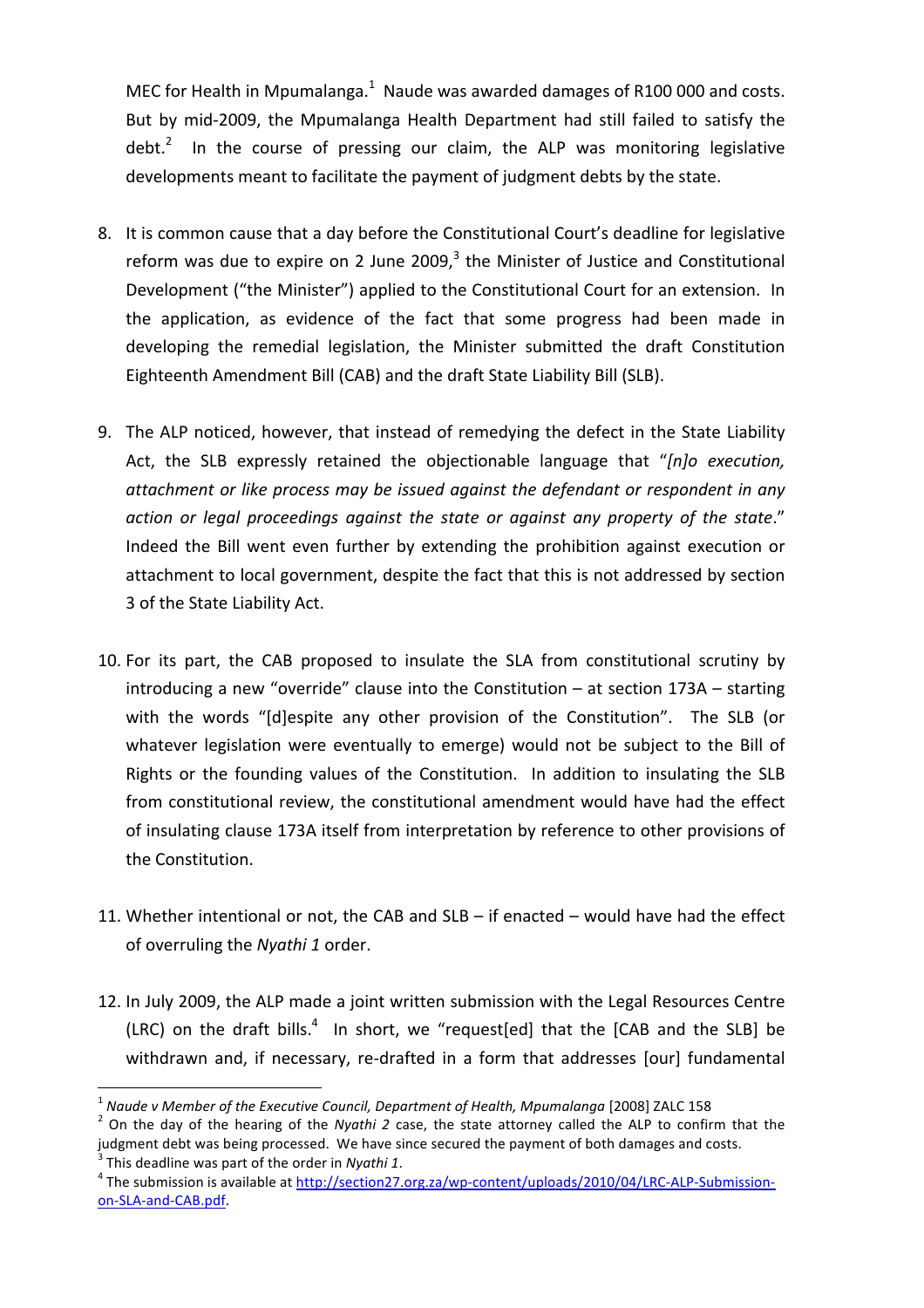concerns". Our submission was endorsed by six other major legal organisations, all of whom have endorsed this submission.

- 13. In addition, we monitored developments at the Constitutional Court, in anticipation of the Court's response to the Minister's application for an extension.
- 14. On 10 June 2009 the Court issued directions inviting any interested party to oppose the application. The ALP intervened to oppose the application on numerous grounds, including that the extension seemed to have been sought in order to pass legislation that would have had the effect of evading the Court's order in *Nyathi 1* rather than complying with it. We therefore asked the Court to provide interim relief to protect constitutional rights pending the passage of remedial legislation and proposed relief that would allow for the attachment and sale in execution of state assets. $5$
- 15. The Court issued a provisional order on 31 August 2009 granting the Minister a twoyear extension. It also gave interim relief "to provide for a tailored attachment and execution procedure against state assets". In its final judgment handed down on 9 October 2009, the Court made it clear that there is no question that in whatever legislation follows, there must be provision for attachment against  $-$  and the sale in execution of  $-$  state assets.
- 16. With this history in mind, it came as a welcome relief to SECTION27 that the Bill presents a clear departure from the approach suggested by the SLB and the CAB. As already indicated, it addresses the substantive concerns we raised previously with the Department and brought to the attention of the Constitutional Court. We are particularly encouraged by the fact that the Department has indeed listened to and been guided by those with whom it has consulted and engaged in the legislative development process thus far.

### **Section 3(1)**

17. In effect, proposed new section 3(1) seeks to ensure that the attachment and sale in execution of state assets is (a) only given effect as a matter of last resort and (b) only permitted subject to certain statutory safeguards necessary to protect the public interest. But this may be undermined by the seemingly inadvertent failure of the subsection expressly to make reference to the processes set out in subsections (6) and  $(7)$ : the former makes provision for the sale in execution of attached property in the

 $<sup>5</sup>$  The ALP's affidavits in this case are available at</sup> http://www.constitutionalcourt.org.za/Archimages/13653.PDF and http://www.constitutionalcourt.org.za/Archimages/13753.PDF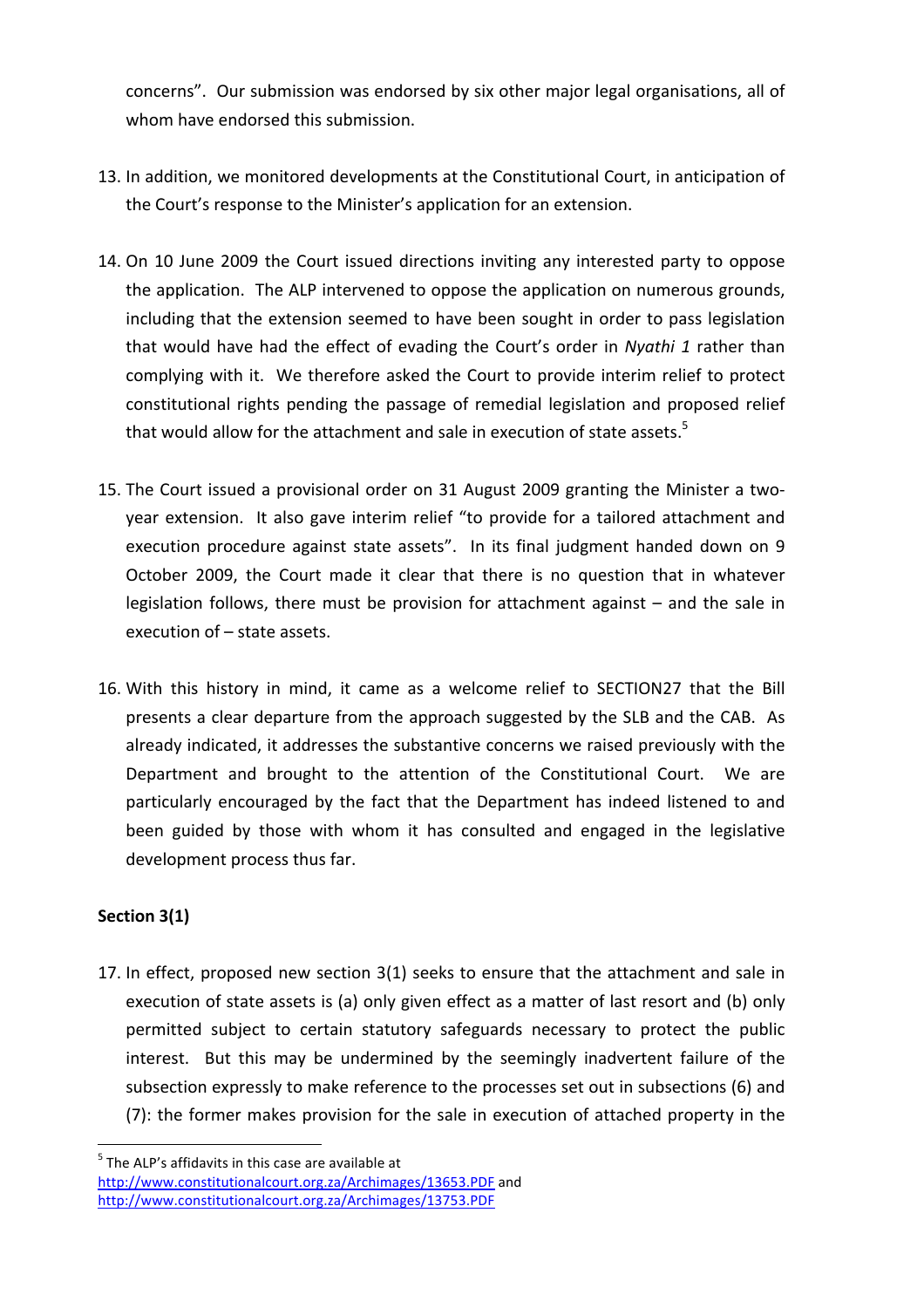absence of any application made in terms of subsection (7); the latter makes provision for applications to prevent the sale in execution of property if such a sale "is not in the interests of justice".

18. Thus to ensure that the entire process relating to a sale in execution is permitted by section 3 (in the event that a final court order against a department for the payment of money has not been satisfied), we recommend that subsection (1) expressly be made subject to subsections (6) and (7) – and not just subject to subsections (4) and (5).

# **Sections 3(3)(a) and 3(4)**

- 19. The phrase "unless an appeal has been lodged against the judgment or that order" in proposed new section  $3(3)(a)$  is unnecessary as the proposed definition of "final court order" in clause 3 of the Bill makes it plain that finality will not have been reached if an appeal has been lodged. The definition is clear that a final court order is one that is no longer subject to any further appeal process – it must simply be implemented.
- 20. Drawing from the judgment in *Nyathi 2*, the Department has chosen to allow for two ways in which the state may settle its judgment debts sounding in money: either within 30 days of the order becoming final, or in accordance with timeframes as agreed to with the judgment creditor. Unfortunately the text of subsection (4) is somewhat confusing, seemingly only referring to the statutory timeline of 30 days and not making it clear if – upon agreement – a department and a judgment creditor may agree to a timeframe longer than 30 days. There appears to be no good reason why the law should preclude this option.
- 21. We therefore propose that the two subsections be redrafted to ensure that the legislative intent is made clear. In this regard, we propose the following:

Section  $3(3)(a)$ : "A final court order against a department for the payment of money shall be satisfied within 30 days of the order becoming final<sup>[</sup>, unless an appeal has been lodged against the judgment or that order] or in accordance with the timeframes as agreed to with the judgment creditor for the satisfaction of the judgment debt, as the case may be."

Section  $3(4)$ : "If a final court order against a department for the payment of money is not satisfied [and acceptable arrangements have not been made with the judgment creditor for the satisfaction of the judgment debt within the time specified] in accordance with the provisions of subsection  $(3)(a)$ , the judgment creditor …."